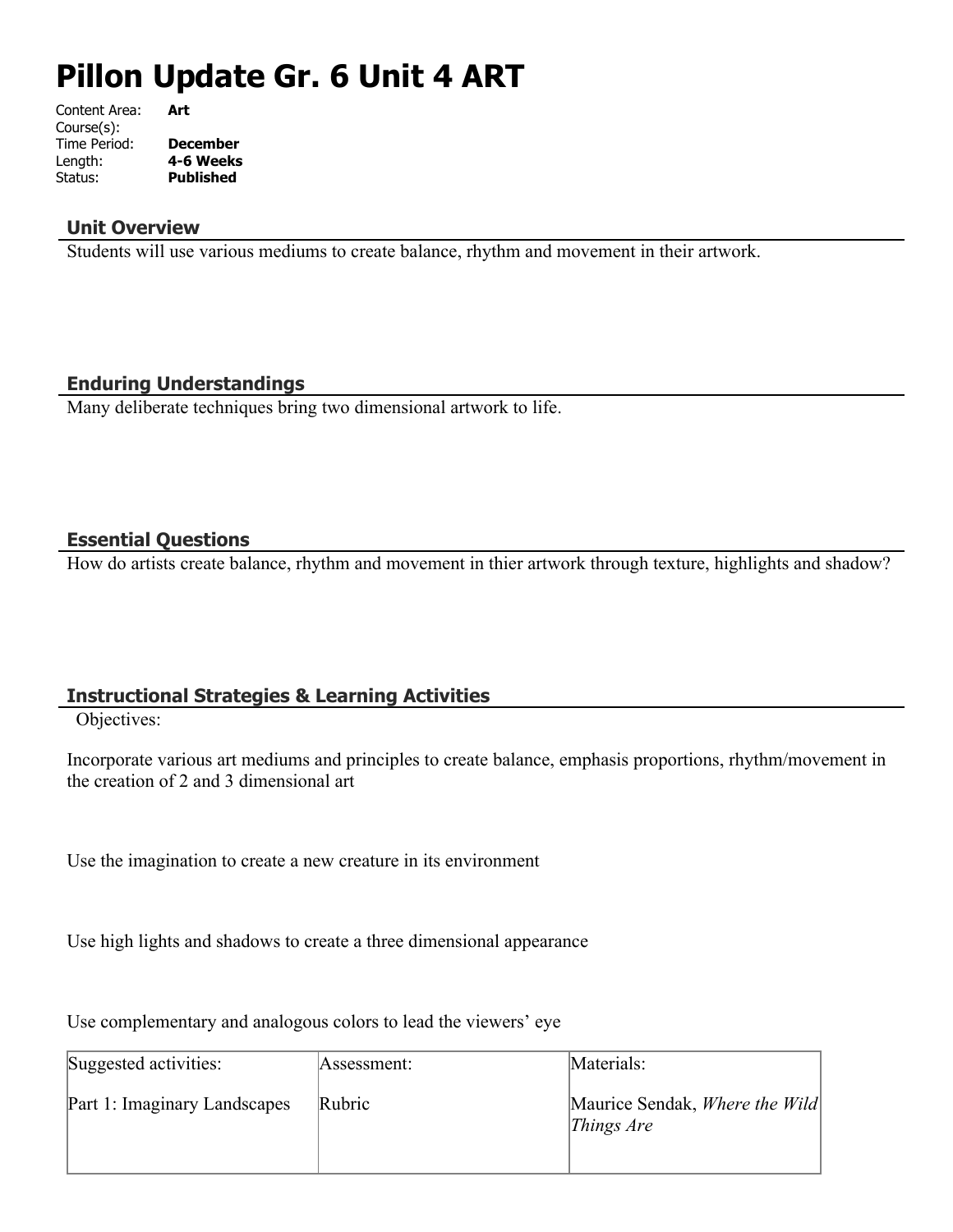| Draw a jungle and identify the                                   | Teacher evaluation    |             |
|------------------------------------------------------------------|-----------------------|-------------|
| "grounds" and horizon line                                       |                       | Color wheel |
|                                                                  | Mid way peer critique |             |
| Examine the work of Maurice                                      |                       |             |
| Sendak                                                           |                       |             |
|                                                                  |                       |             |
| Listen to story told by teacher                                  |                       |             |
| with heads down $-$ using<br>"mind's eye" to visualize"          |                       |             |
| elements of the story                                            |                       |             |
|                                                                  |                       |             |
| Each students draws what they                                    |                       |             |
| saw with minds eye                                               |                       |             |
|                                                                  |                       |             |
|                                                                  |                       |             |
| Draw on final black paper using<br>oil pastels or chalk to color |                       |             |

Use the imagination to create a new creature in its environment

Use high lights and shadows to create a three dimensional appearance

Use complementary and analogous colors to lead the viewers' eye

## **Integration of Career Readiness, Life Literacies and Key Skills**

| TECH.9.4.8.CI.4      | Explore the role of creativity and innovation in career pathways and industries.                                                                   |
|----------------------|----------------------------------------------------------------------------------------------------------------------------------------------------|
|                      | An individual's strengths, lifestyle goals, choices, and interests affect employment and<br>income.                                                |
|                      | Multiple solutions often exist to solve a problem.                                                                                                 |
| WRK.9.2.8.CAP.3      | Explain how career choices, educational choices, skills, economic conditions, and personal<br>behavior affect income.                              |
| TECH.9.4.8.CT.3      | Compare past problem-solving solutions to local, national, or global issues and analyze the<br>factors that led to a positive or negative outcome. |
| <b>TECH.9.4.8.CI</b> | Creativity and Innovation                                                                                                                          |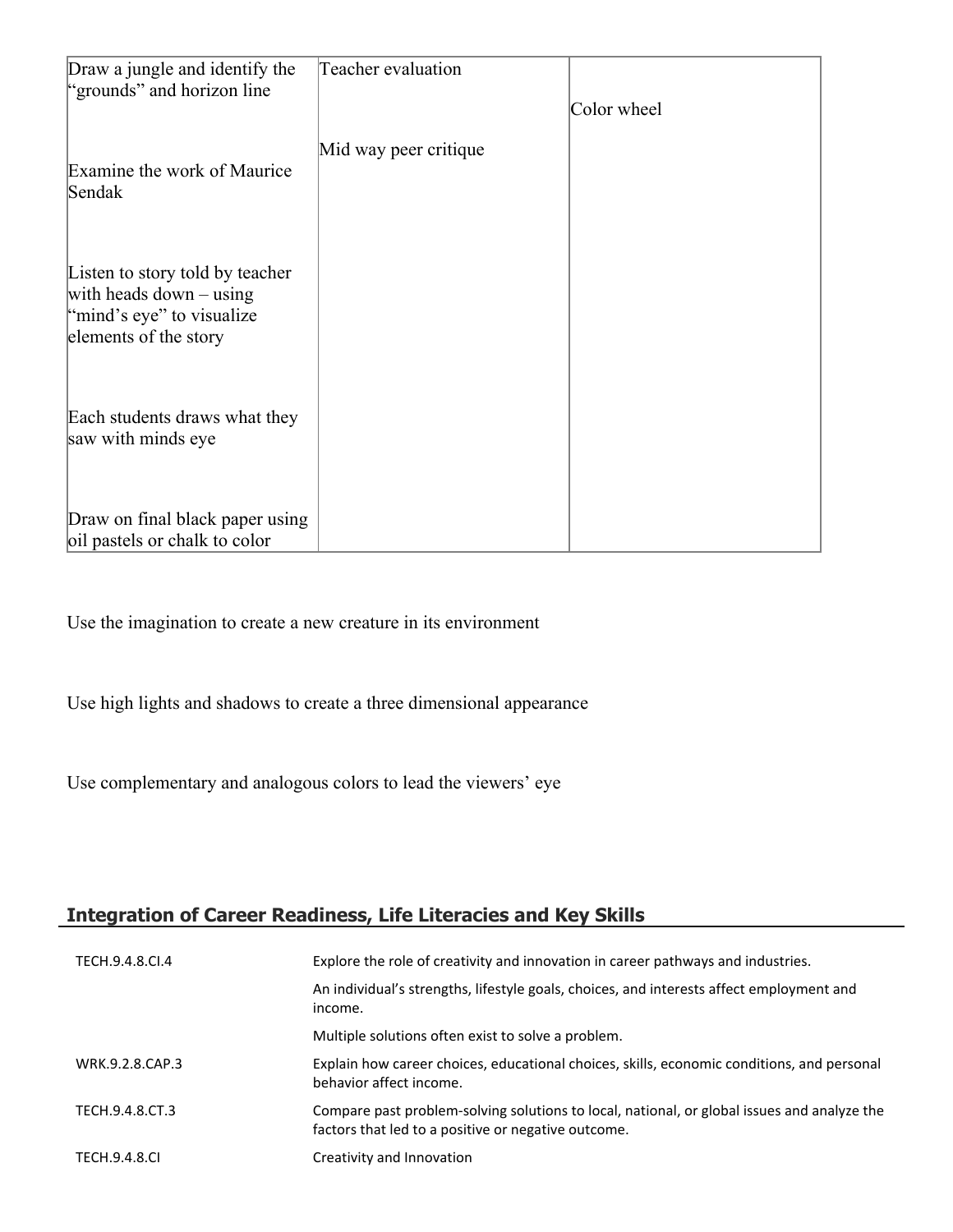| TECH.9.4.8.DC.5      | Manage digital identity and practice positive online behavior to avoid inappropriate forms<br>of self-disclosure. |
|----------------------|-------------------------------------------------------------------------------------------------------------------|
| TECH.9.4.8.CT        | Critical Thinking and Problem-solving                                                                             |
| WRK.9.2.8.CAP.2      | Develop a plan that includes information about career areas of interest.                                          |
| <b>WRK.9.2.8.CAP</b> | Career Awareness and Planning                                                                                     |

#### **Technology and Design Integration**

There is no technology in this unit.

## **Interdisciplinary Connections**

LA.L.6.1 Demonstrate command of the conventions of standard English grammar and usage when writing or speaking.

#### **Differentiation**

- Understand that gifted students, just like all students, come to school to learn and be challenged.
- Pre-assess your students. Find out their areas of strength as well as those areas you may need to address before students move on.
- Consider grouping gifted students together for at least part of the school day.
- Plan for differentiation. Consider pre-assessments, extension activities, and compacting the curriculum.
- Use phrases like "You've shown you don't need more practice" or "You need more practice" instead of words like "qualify" or "eligible" when referring to extension work.
- Encourage high-ability students to take on challenges. Because they're often used to getting good grades, gifted students may be risk averse.

#### **Definitions of Differentiation Components**:

- o Content the specific information that is to be taught in the lesson/unit/course of instruction.
- o Process how the student will acquire the content information.
- o Product how the student will demonstrate understanding of the content.
- o Learning Environment the environment where learning is taking place including physical location and/or student grouping

#### **Differentiation occurring in this unit:**

Student choice differentiates the creation of the artwork .

For Gifted:

Encourage students to explore concepts in depth and encourage independent studies or investigations. Use thematic instruction to connect learning across the curriculum. Encourage creative expression and thinking by allowing students to choose how to approach a problem or assignment. Expand students' time for free reading.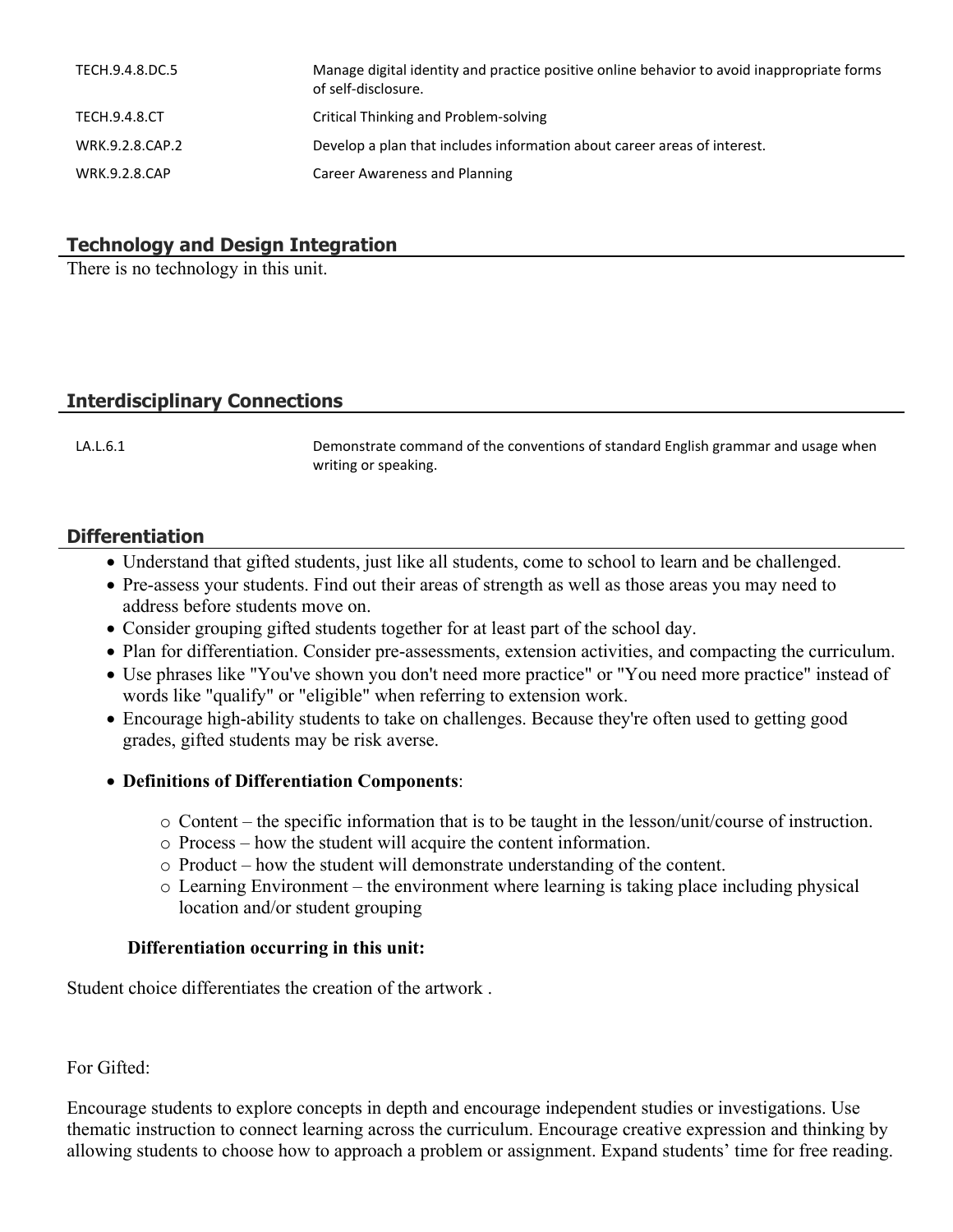Invite students to explore different points of view on a topic of study and compare the two. Provide learning centers where students are in charge of their learning. Brainstorm with gifted children on what types of projects they would like to explore to extend what they're learning in the classroom. Determine where students' interests lie and capitalize on their inquisitiveness. Refrain from having them complete more work in the same manner. Employ differentiated curriculum to keep interest high. Avoid drill and practice activities. Ask students' higher level questions that require students to look into causes, experiences, and facts to draw a conclusion or make connections to other areas of learning. If possible, compact curriculum to allow gifted students to move more quickly through the material. Encourage students to make transformations- use a common task or item in a different way. From

http://www.bsu.edu/web/lshasky/Forms/Interventions/Gifted.pdf

### **Modifications & Accommodations**

IEP accommodations will be applied.

Students needing support or additional instruction will be monitored.

Refer to QSAC EXCEL SMALL SPED ACCOMMOCATIONS spreadsheet in this discipline.

**Modifications and Accommodations used in this unit:**

## **Benchmark Assessments**

**Benchmark Assessments** are given periodically (e.g., at the end of every quarter or as frequently as once per month) throughout a school year to establish baseline achievement data and measure progress toward a standard or set of academic standards and goals.

#### **Schoolwide Benchmark assessments:**

Aimsweb benchmarks 3X a year

Linkit Benchmarks 3X a year

DRA

#### **Additional Benchmarks used in this unit:**

Teacher record of growth when using medium

#### **Formative Assessments**

Assessment allows both instructor and student to monitor progress towards achieving learning objectives, and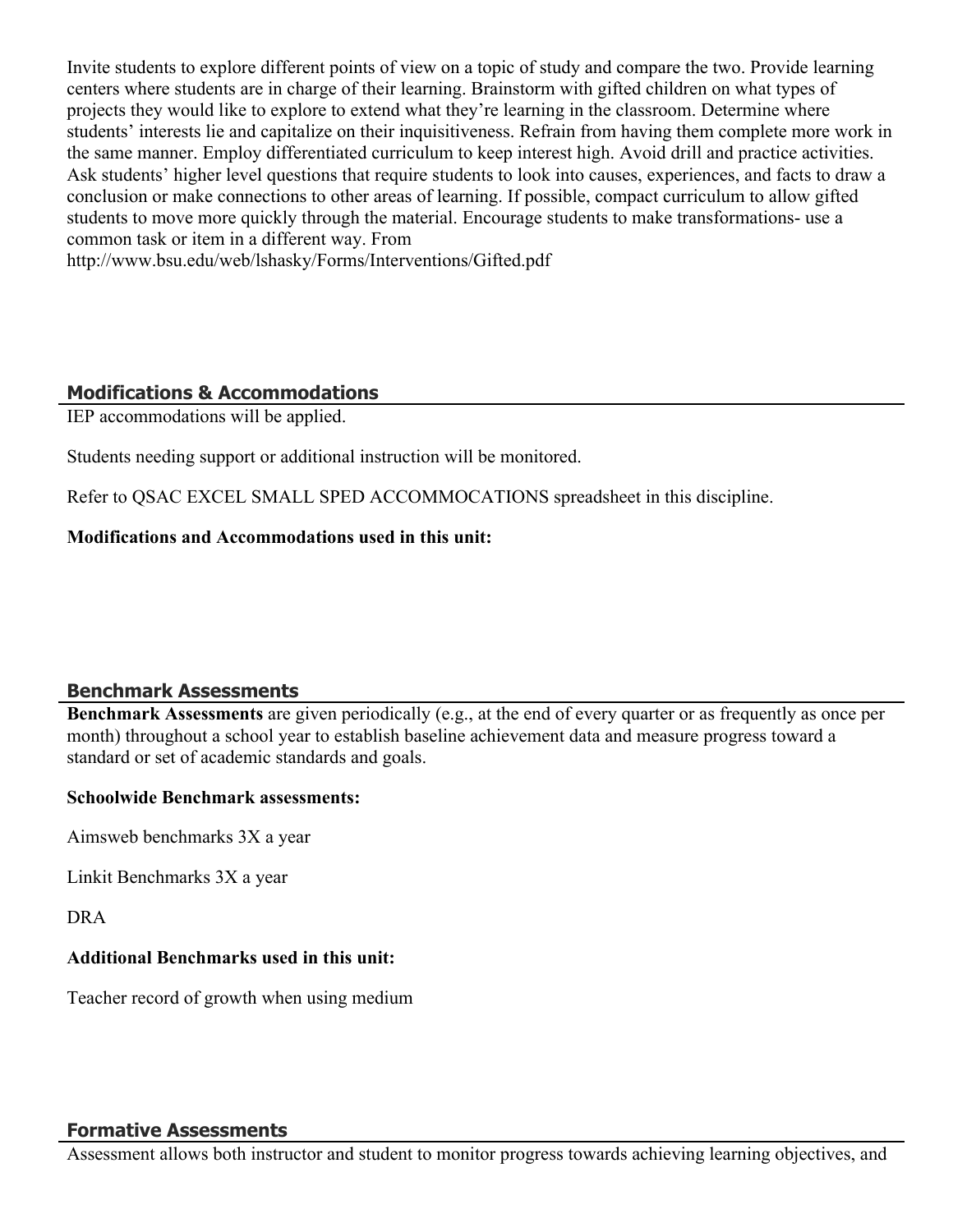can be approached in a variety of ways. **Formative assessment** refers to tools that identify misconceptions, struggles, and learning gaps along the way and assess how to close those gaps. It includes effective tools for helping to shape learning, and can even bolster students' abilities to take ownership of their learning when they understand that the goal is to improve learning, not apply final marks (Trumbull and Lash, 2013). It can include students assessing themselves, peers, or even the instructor, through writing, quizzes, conversation, and more. In short, formative assessment occurs throughout a class or course, and seeks to improve student achievement of learning objectives through approaches that can support specific student needs (Theal and Franklin, 2010, p. 151).

#### **Formative Assessments used in this unit:**

Rubric

Teacher evaluation

Mid way peer critique

#### **Summative Assessments**

**summative assessments** evaluate student learning, knowledge, proficiency, or success at the conclusion of an instructional period, like a unit, course, or program. Summative assessments are almost always formally graded and often heavily weighted (though they do not need to be). Summative assessment can be used to great effect in conjunction and alignment with formative assessment, and instructors can consider a variety of ways to combine these approaches.

#### **Summative assessments for this unit:**

Rubric

Teacher evaluation

Mid way peer critique

#### **Instructional Materials**

Maurice Sendak, *Where the Wild Things Are*

Color wheel